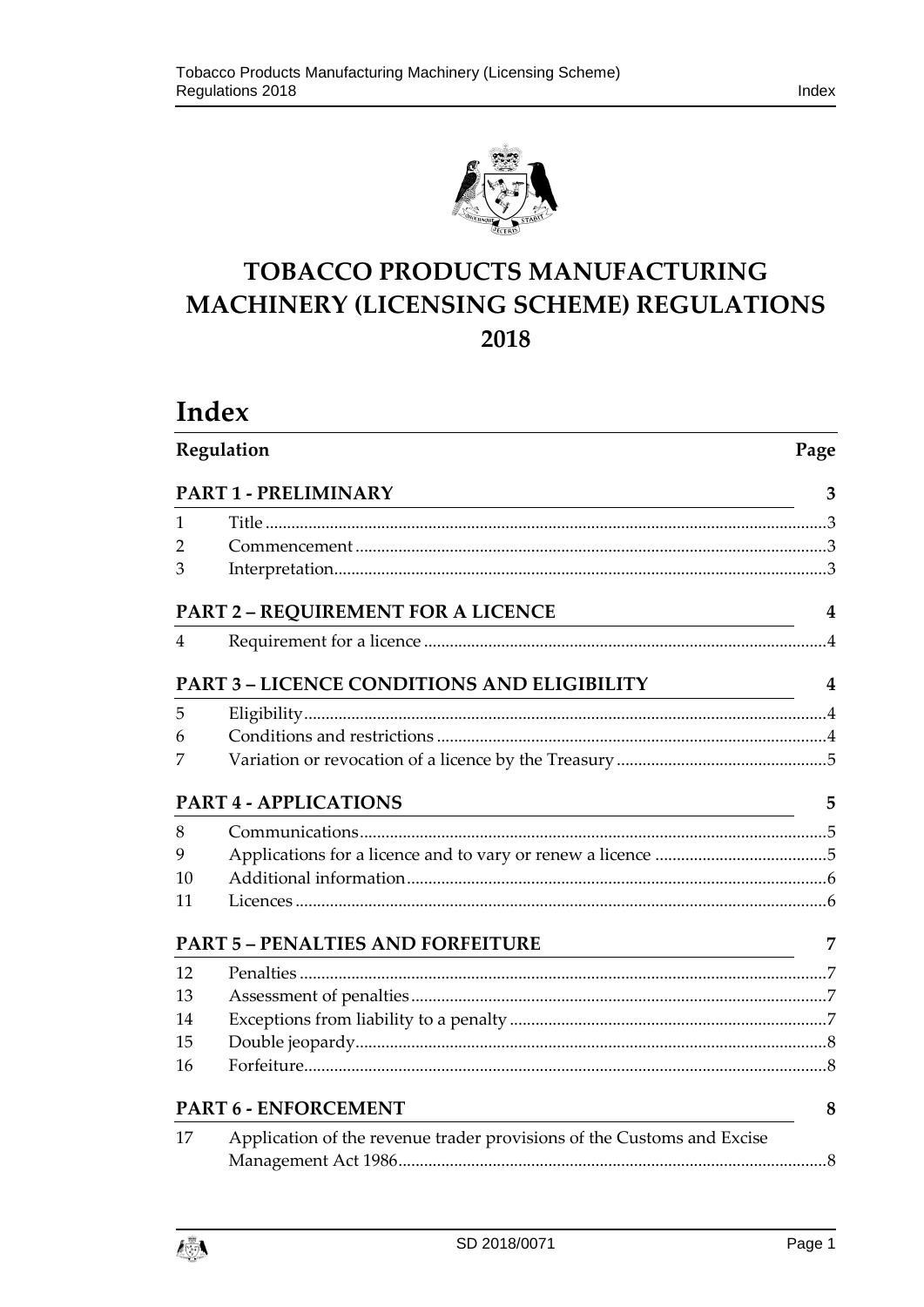|    | <b>PART 7 - REVIEWS AND APPEALS</b> |  |
|----|-------------------------------------|--|
| 18 |                                     |  |

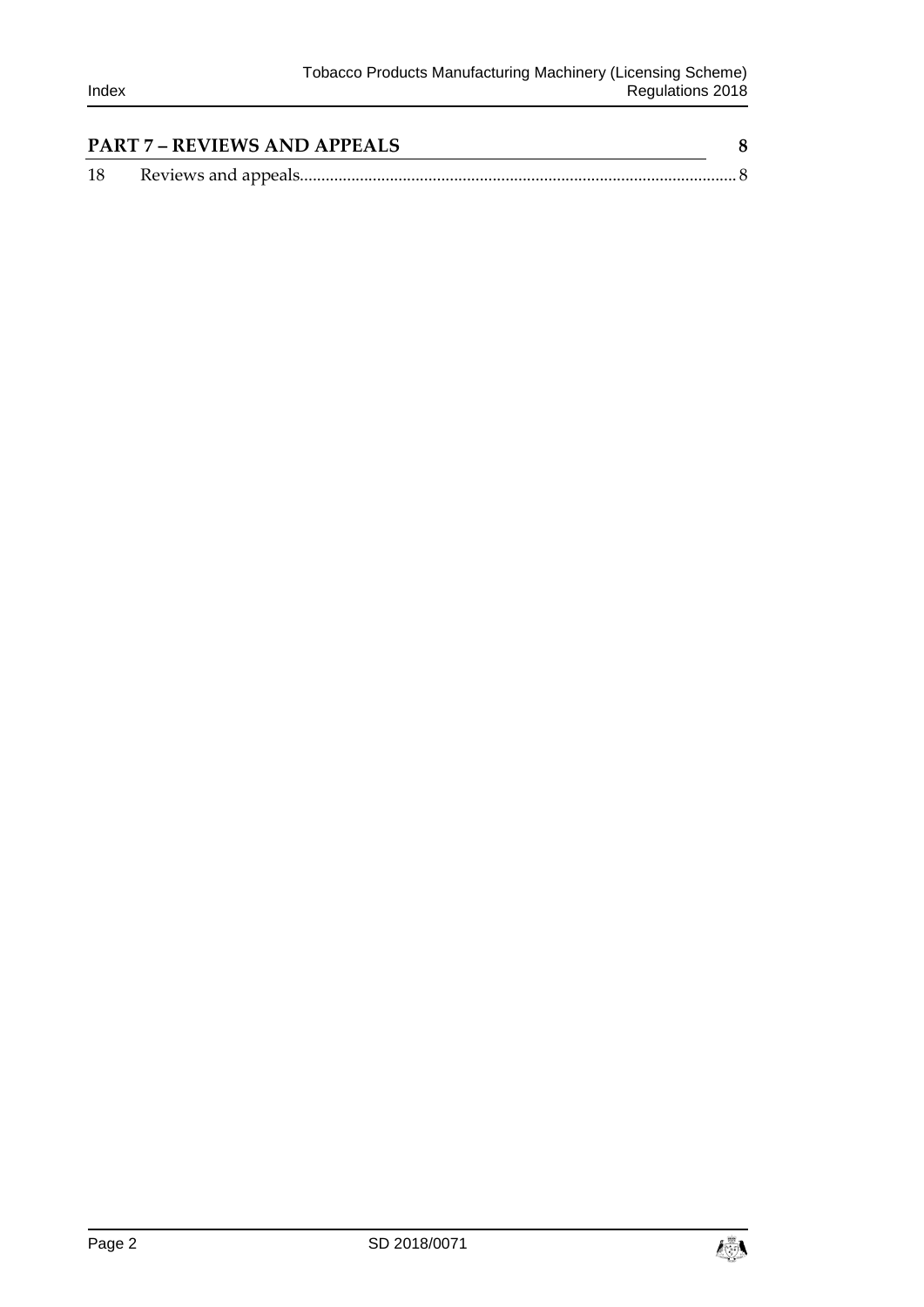Statutory Document No. 2018/0071



*Tobacco Products Duty Act 1986*

# **TOBACCO PRODUCTS MANUFACTURING MACHINERY (LICENSING SCHEME) REGULATIONS 2018**

*Laid before Tynwald: 20th March 2018 Coming into operation:in accordance with regulation 2*

<span id="page-2-0"></span>The Treasury makes the following Regulations under section  $7T<sup>1</sup>$  of the Tobacco Products Duty Act 1986.

# **PART 1 - PRELIMINARY**

#### <span id="page-2-1"></span>**1 Title**

These Regulations are the Tobacco Products Manufacturing Machinery (Licensing Scheme) Regulations 2018.

## <span id="page-2-2"></span>**2 Commencement**

- (1) These Regulations come into operation as follows.
- (2) Parts 1, 3, 4 and 7 of these Regulations come into operation on 1 April 2018.
- (3) Parts 2, 5 and 6 of these Regulations come into operation on 1 August 2018.

## <span id="page-2-3"></span>**3 Interpretation**

In these Regulations —

"**licensee**" means a person to whom a licence is granted under the Regulations;

"**prescribed**" means prescribed by the Treasury in a published notice and "**prescribe**" is construed accordingly;

"**regulated activity**" has the meaning given in regulation 4(4).

1

Section 7T was inserted by SD 2017/0356.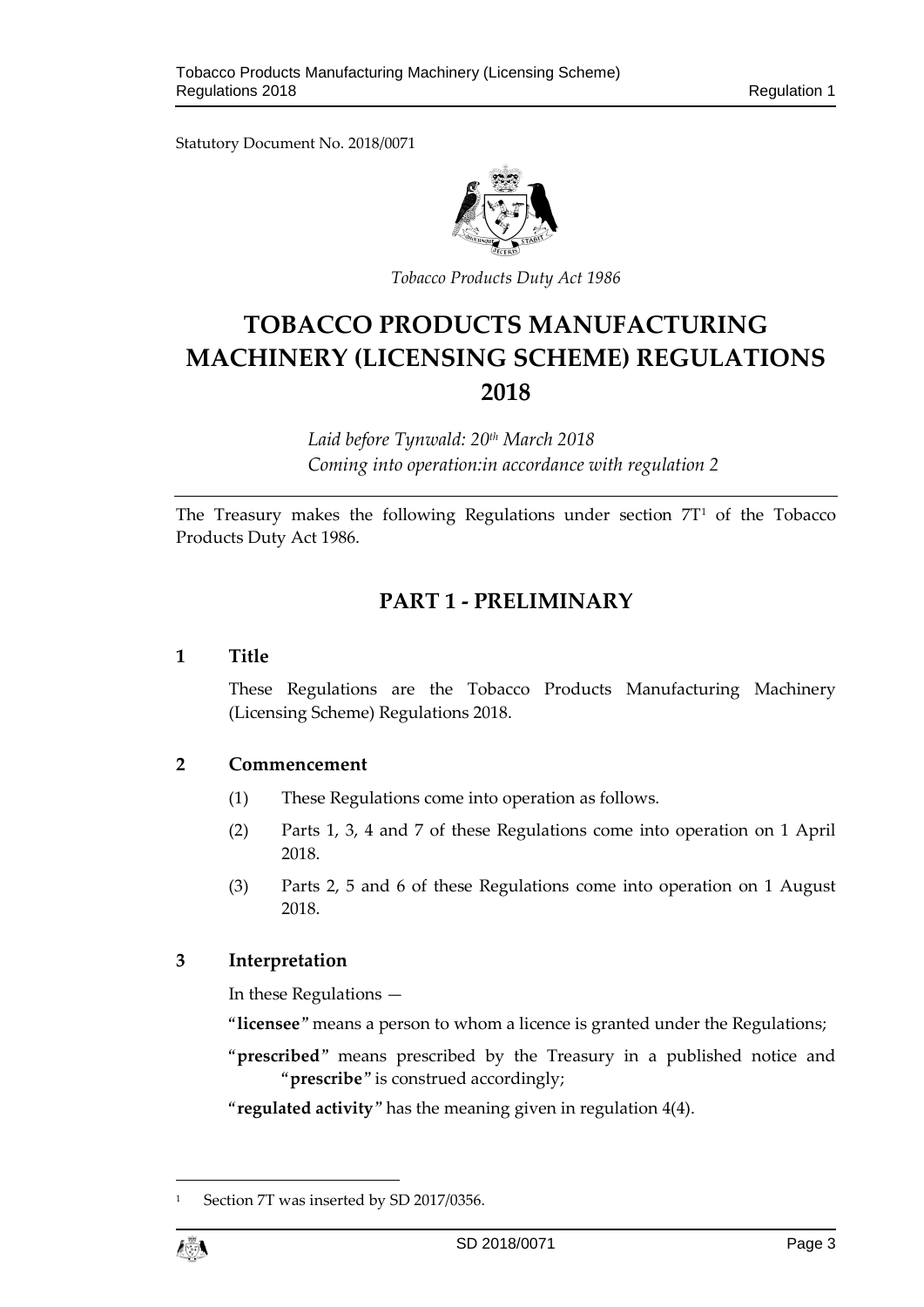# **PART 2 – REQUIREMENT FOR A LICENCE**

#### <span id="page-3-1"></span><span id="page-3-0"></span>**4 Requirement for a licence**

- (1) A person may not carry out a regulated activity otherwise than in accordance with a licence granted by the Treasury under these Regulations.
- (2) Paragraph (1) does not apply to a person carrying out a regulated activity in respect of an item of tobacco products manufacturing machinery which —
	- (a) requires tobacco and paper to be loaded manually into the item;
	- (b) makes cigarettes only by manual operation; and
	- (c) makes only one cigarette before it requires further loading as described in sub-paragraph (a).
- (3) Paragraph (1) does not apply to a person if the only regulated activity carried out by that person is being in possession of an item of tobacco products manufacturing machinery for the purpose of transporting the item on behalf of a licensee, where the transport is made in accordance with the conditions and restrictions of the licence of the licensee.
- <span id="page-3-2"></span>(4) A regulated activity is to manufacture, purchase, acquire, own or be in possession of an item of tobacco products manufacturing machinery<sup>2</sup>.

# **PART 3 – LICENCE CONDITIONS AND ELIGIBILITY**

## <span id="page-3-3"></span>**5 Eligibility**

The Treasury may grant a licence to a person to carry out a regulated activity only if the Treasury is satisfied that the person —

- (a) is a fit and proper person to carry out the regulated activity; and
- (b) will not use an item of tobacco products manufacturing machinery for the purpose of, or with a view to, the fraudulent evasion of the duty of excise charged on tobacco products under section 2(1) of the Tobacco Products Duty Act 1986.

#### <span id="page-3-4"></span>**6 Conditions and restrictions**

(1) The Treasury may prescribe conditions and restrictions which may be imposed in a licence and different conditions and restrictions may be prescribed for different cases.

1



<sup>&</sup>lt;sup>2</sup> Tobacco products manufacturing machinery has the meaning given in section  $7T(1)$  of the Tobacco Products Duty Act 1986.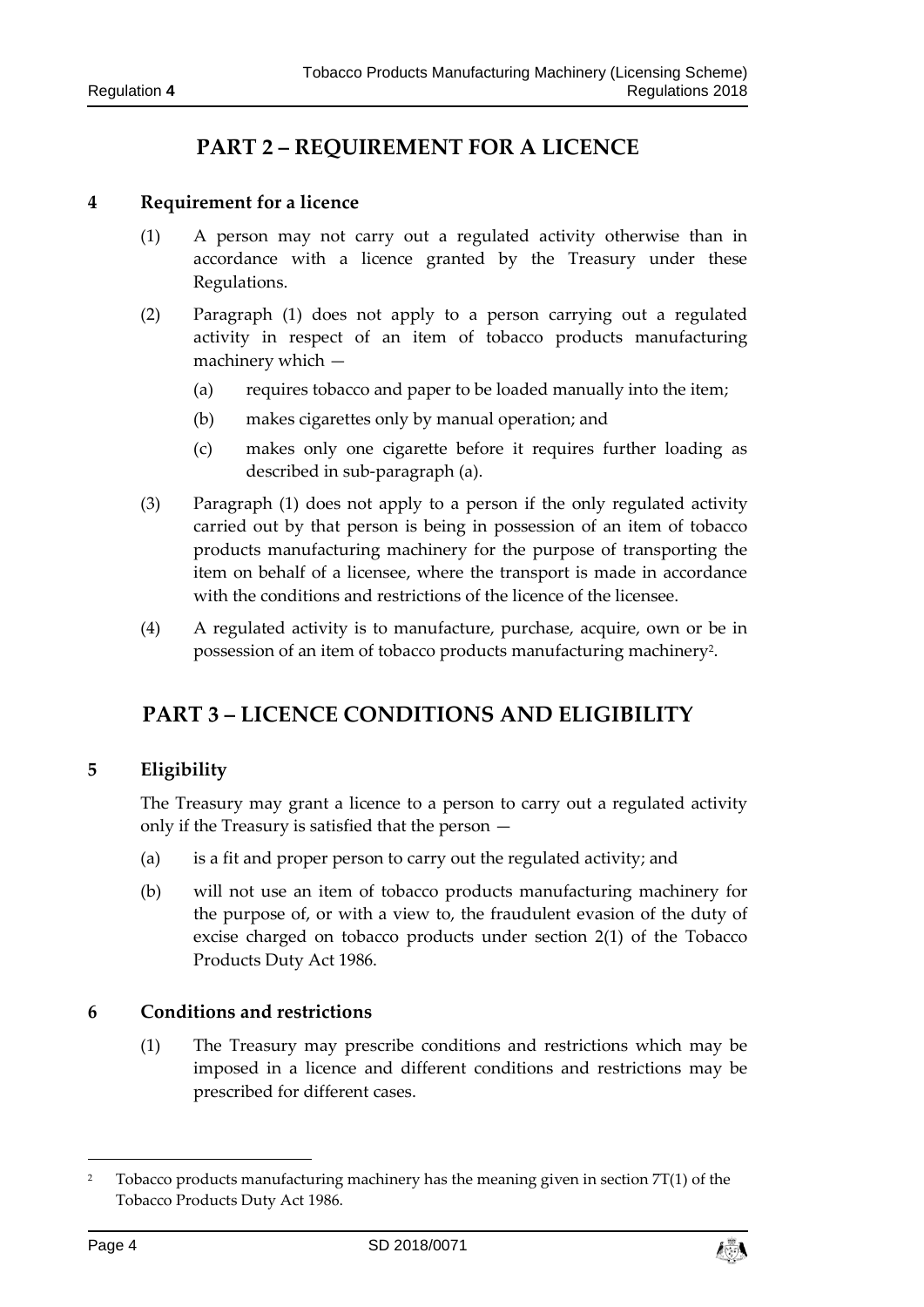(2) The Treasury may specify in a licence that restrictions and conditions are imposed in addition to those prescribed.

## <span id="page-4-0"></span>**7 Variation or revocation of a licence by the Treasury**

- (1) The Treasury may at any time for reasonable cause vary or revoke a licence.
- (2) Where paragraph (1) applies, the Treasury must give written notice of the variation or revocation to the licensee and state in that notice —
	- (a) the date the variation or revocation has effect;
	- (b) in the case of a variation, the variation made; and
	- (c) the reasons for the variation or revocation.

# **PART 4 - APPLICATIONS**

## <span id="page-4-2"></span><span id="page-4-1"></span>**8 Communications**

- (1) The Treasury must prescribe the form and manner for an application and the information to be included in an application.
- (2) The Treasury may prescribe that an application, and any communication relating to it, is to be made electronically.
- (3) The Treasury may prescribe different provisions for different cases.
- (4) In this section, "**application**" means an application
	- (a) for a licence;
	- (b) to vary a licence; or
	- (c) to renew a licence.

## <span id="page-4-3"></span>**9 Applications for a licence and to vary or renew a licence**

- (1) A person must make an application as prescribed.
- (2) The Treasury must, as soon as reasonably practicable after receiving the application —
	- (a) grant a licence or agree to vary or renew a licence, as the case may be;
	- (b) refuse the application in writing, giving reasons for the refusal; or
	- (c) request additional information in accordance with regulation 10.
- (3) Where the Treasury has requested additional information, it must as soon as reasonably practicable after receiving the additional information —
	- (a) grant a licence or agree to vary or renew a licence, as the case may be;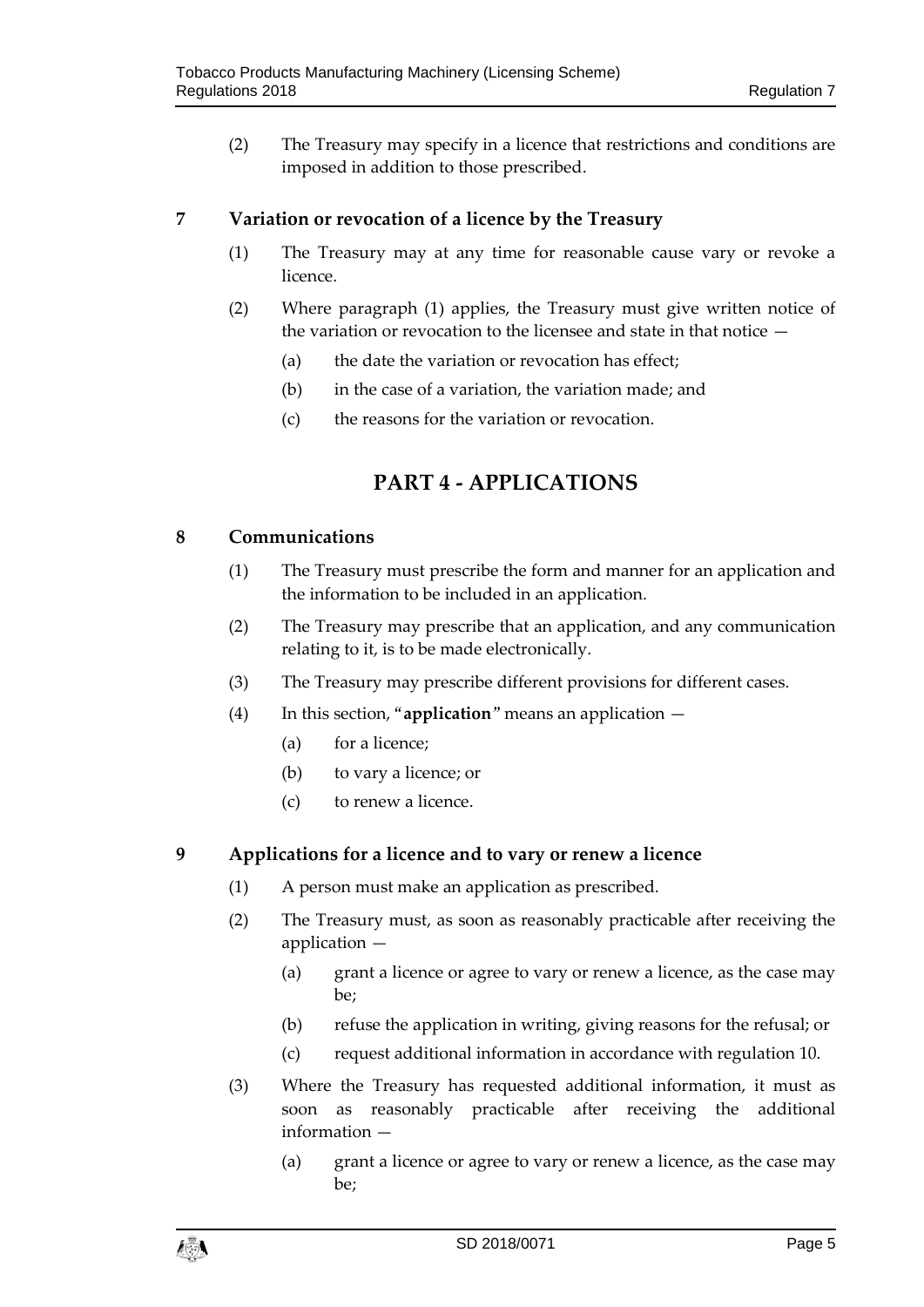(b) refuse the application in writing, giving reasons for the refusal.

#### <span id="page-5-0"></span>**10 Additional information**

- (1) In order to determine an application, the Treasury may, by notice, request an applicant to provide additional information to that prescribed.
- (2) Any such notice must specify
	- (a) the additional information required; and
	- (b) the date by which the information must be provided to the Treasury.
- (3) The Treasury may, by notice given to the applicant, extend the date to comply with the request for additional information.
- (4) Where the applicant does not provide the additional information requested by the date given by the Treasury, the application is treated as being withdrawn on that date.
- (5) Where paragraph (4) applies, the Treasury must give written notice to the applicant stating that the application has been treated as withdrawn.

#### <span id="page-5-1"></span>**11 Licences**

- (1) Where the Treasury grants a licence, it must provide a licence to the applicant which specifies —
	- (a) a unique licence number;
	- (b) the name and address of the applicant and, in the case of a company, the company registration number;
	- (c) each regulated activity permitted;
	- (d) a description of each item of tobacco products manufacturing machinery in respect of which the licence is granted;
	- (e) the address at which each item of tobacco products manufacturing machinery must be kept;
	- (f) the date on which the licence will expire, which must be a date within 2 years of the date on which the licence is issued; and
	- (g) any conditions or restrictions to which the licence is subject.
- (2) Where the Treasury agrees to vary or renew a licence, it must, as the case may be, give written notice to the applicant of  $-$ 
	- (a) the variations which are made to the licence and the date from which the variations have effect; or
	- (b) the date on which the licence will expire, which must be a date within 2 years of the date on which the licence is renewed.

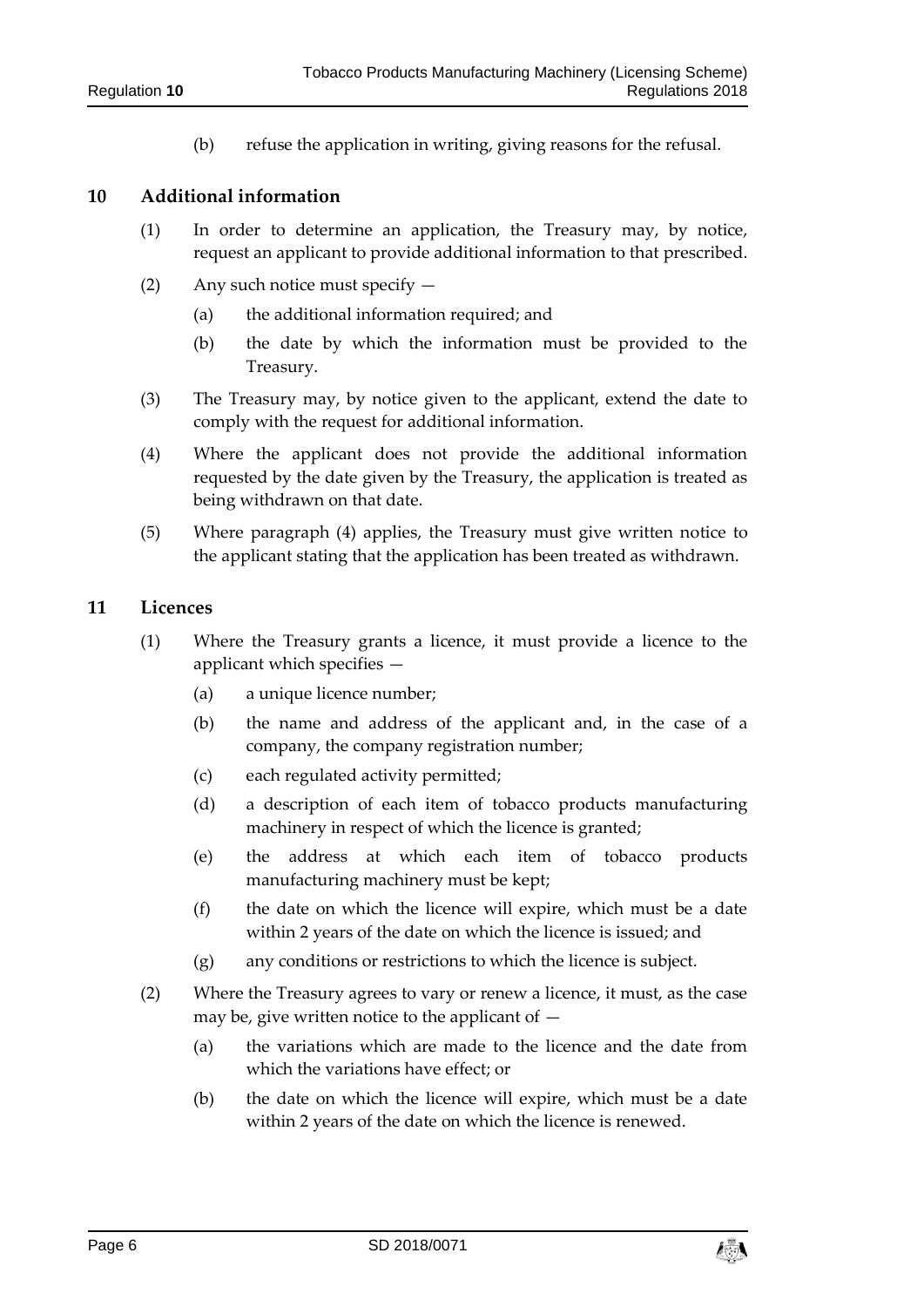# **PART 5 – PENALTIES AND FORFEITURE**

# <span id="page-6-1"></span><span id="page-6-0"></span>**12 Penalties**

A person who does not comply with regulation 4(1) is liable to a penalty of the amount specified in section 9(2)(b) of the Finance Act 1994 (penalties for contravention of statutory requirements), as it has effect in the Island<sup>3</sup>.

# <span id="page-6-2"></span>**13 Assessment of penalties**

- (1) Where a person becomes liable for a penalty under regulation 12, the Treasury may assess the penalty, and if it does so, it must notify the person liable.
- (2) A notice under paragraph (1) must state the contravention in respect of which the penalty is assessed.
- (3) Two or more contraventions may be treated by the Treasury as a single contravention for the purposes of assessing a penalty.
- (4) A penalty assessed under paragraph (1) must be paid before the end of the period of 30 days beginning with the day on which the notification of the penalty is issued.
- (5) An assessment is to be treated as an amount of duty due from the person liable and may be recovered accordingly.
- (6) An assessment may not be made later than one year after the evidence of facts sufficient in the opinion of the Treasury to indicate the contravention comes to its knowledge.

# <span id="page-6-3"></span>**14 Exceptions from liability to a penalty**

- (1) A person is not liable to a penalty under regulation 12, in respect of a contravention if —
	- (a) the contravention is not deliberate; and
	- (b) the person satisfies the Treasury that there is a reasonable excuse for the contravention.
- (2) For the purposes of paragraph  $(1)(b)$ 
	- (a) where the person relies on another person to do anything, that is not reasonable excuse unless the first person took reasonable care to avoid the contravention;
	- (b) where the person had a reasonable excuse for the relevant act or failure but the excuse has ceased, the person is to be treated as having continued to have the excuse if the contravention is remedied without unreasonable delay after the excuse has ceased.

 $\overline{a}$ 

<sup>3</sup> Section 9(2)(b) of the Finance Act 1994 (of Parliament) was applied in the Island by SD 369/94 and amended by SD 22/01.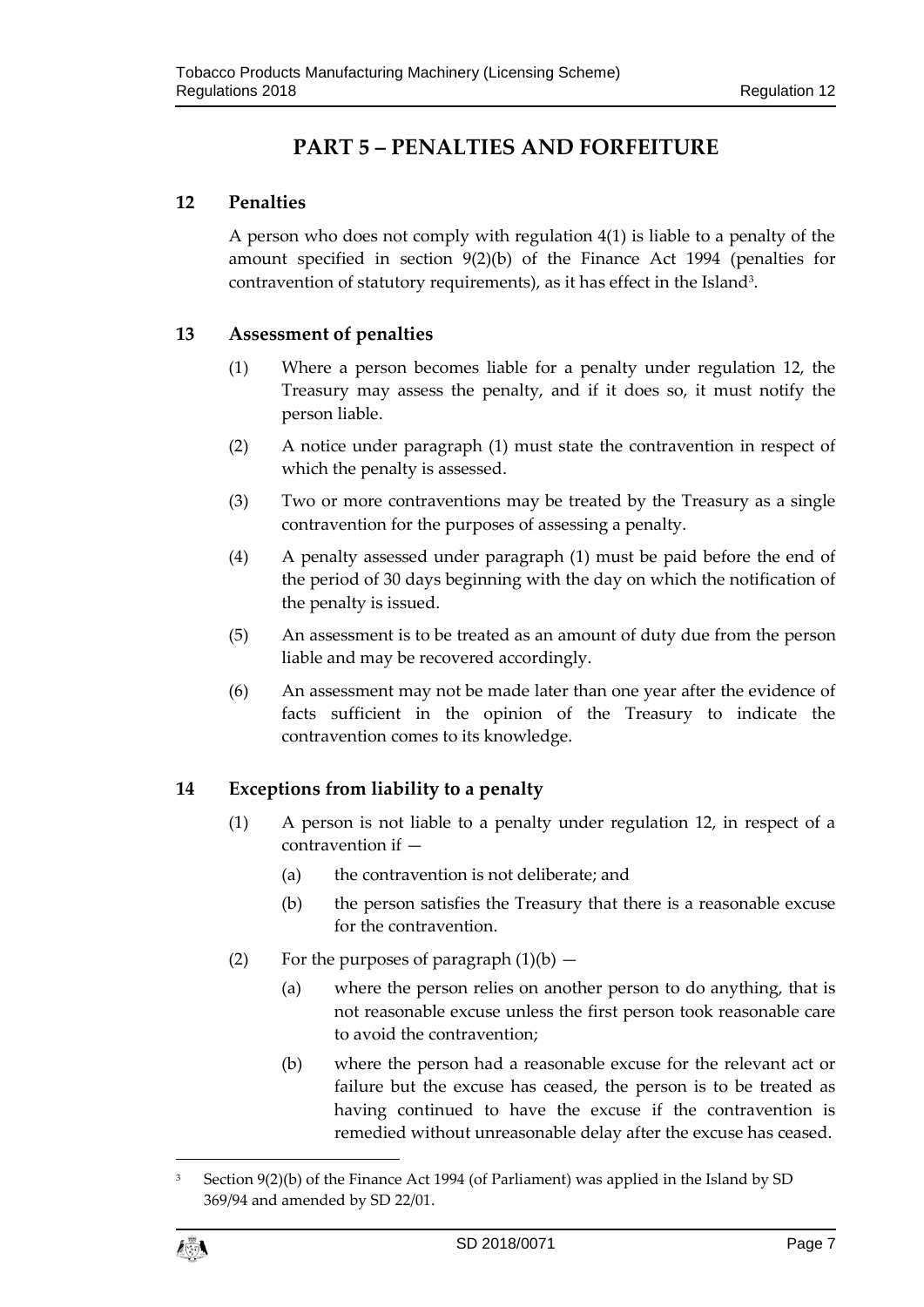#### <span id="page-7-0"></span>**15 Double jeopardy**

A person is not liable to a penalty under regulation 12 in respect of a contravention in respect of which the person has been convicted of an offence.

#### <span id="page-7-1"></span>**16 Forfeiture**

<span id="page-7-2"></span>Where a person carries out a regulated activity contrary to regulation  $4(1)$ , the item of tobacco manufacturing machinery in respect of which the person carried out the activity is liable to forfeiture.

# **PART 6 - ENFORCEMENT**

## <span id="page-7-3"></span>**17 Application of the revenue trader provisions of the Customs and Excise Management Act 1986**

- (1) The following provisions of the Customs and Excise Management Act 1986<sup>4</sup> have effect in relation to licensees as they have effect in relation to revenue traders —
	- (a) section 117 (power of entry upon premises, etc. of revenue traders);
	- (b) section 117A (section 117: supplementary powers)<sup>5</sup>;
	- (c) section 124 (liability of ostensible owner or principal manager);
	- (d) section 124BD (inspection powers: supplementary provision)<sup>6</sup>;
	- (e) section 165 (power to require provision of facilities).
- (2) Section 124B of the Customs and Excise Management Act 1986 (duty of revenue traders and others to furnish information and produce documents) has effect in relation to licensees as it has effect in relation to revenue traders as modified by paragraph (3).
- <span id="page-7-4"></span>(3) In subsection (3)(b) for "virtue of section 124A" substitute "by or under regulations made under section 7T of the Tobacco Products Duty Act 1986".

# **PART 7 – REVIEWS AND APPEALS**

#### <span id="page-7-5"></span>**18 Reviews and appeals**

(1) Any decision by the Treasury that a person is liable to a penalty under regulation 12, or as to the amount of the person's liability, is to be treated

1



<sup>4</sup> 1986 c.34.

<sup>5</sup> Section 117 inserted by Article 3 of SD 185/11.

<sup>6</sup> Section 124BD was inserted by Article 3 of SD 185/11 and amended by Article 4 of SD 0668/12.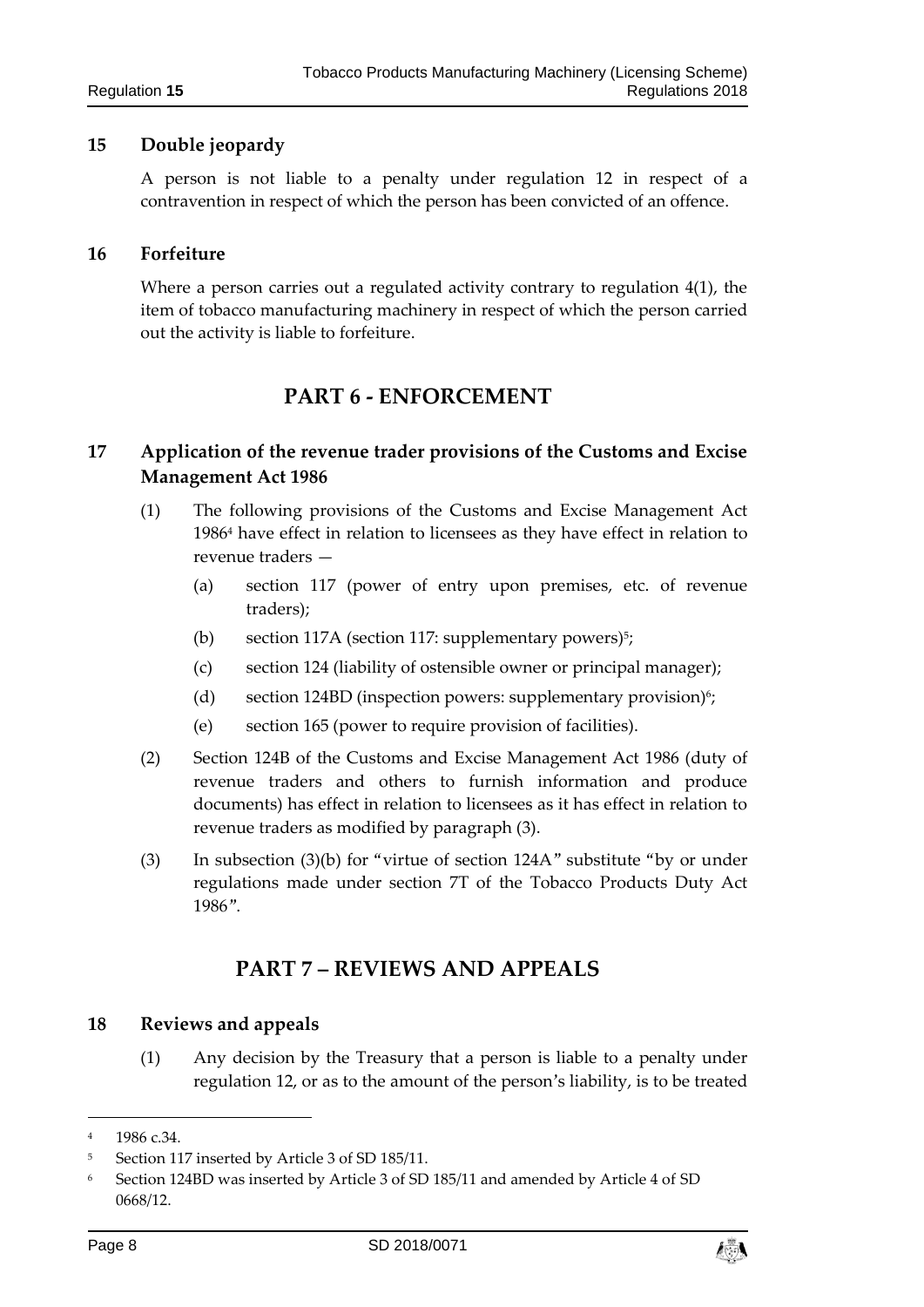as if it were listed in section 13A(2) of the Finance Act 1994 (of Parliament) (customs and excise reviews and appeals: meaning of "relevant decisions"), as it has effect in the Island<sup>7</sup> , and accordingly, as if it were a relevant decision for the purposes mentioned in section 13A(1).

- (2) Each of the decisions of the Treasury listed in paragraph (3) is to be treated as if it were listed in Schedule 5 to the Finance Act 1994 (decisions subject to appeal and review), as it has effect in the Island $^{\rm 8}$ .
- (3) The decisions referred to are
	- (a) the refusal of an application to grant, vary or renew a licence;
	- (b) the imposition of conditions or restrictions on a licence;
	- (c) any other variation of a licence; and
	- (d) the revocation of a licence.

# **MADE 21ST FEBRUARY 2018**

**A L CANNAN** *Minister for the Treasury*

<sup>8</sup> Schedule 5 to the Finance Act 1994 was applied in the Island by SD 369/94, and amended by SD 507/99, SD 0579/12, SD 0665/12, SD 0301/13, SD 2015/0191 and 2017/0046.

![](_page_8_Picture_13.jpeg)

 $\overline{a}$ 

<sup>7</sup> Section 13A of the Finance Act 1994 (of Parliament) was applied in the Island by SD 217/09 and amended by SD 2015/0191 and SD 2017/0046.